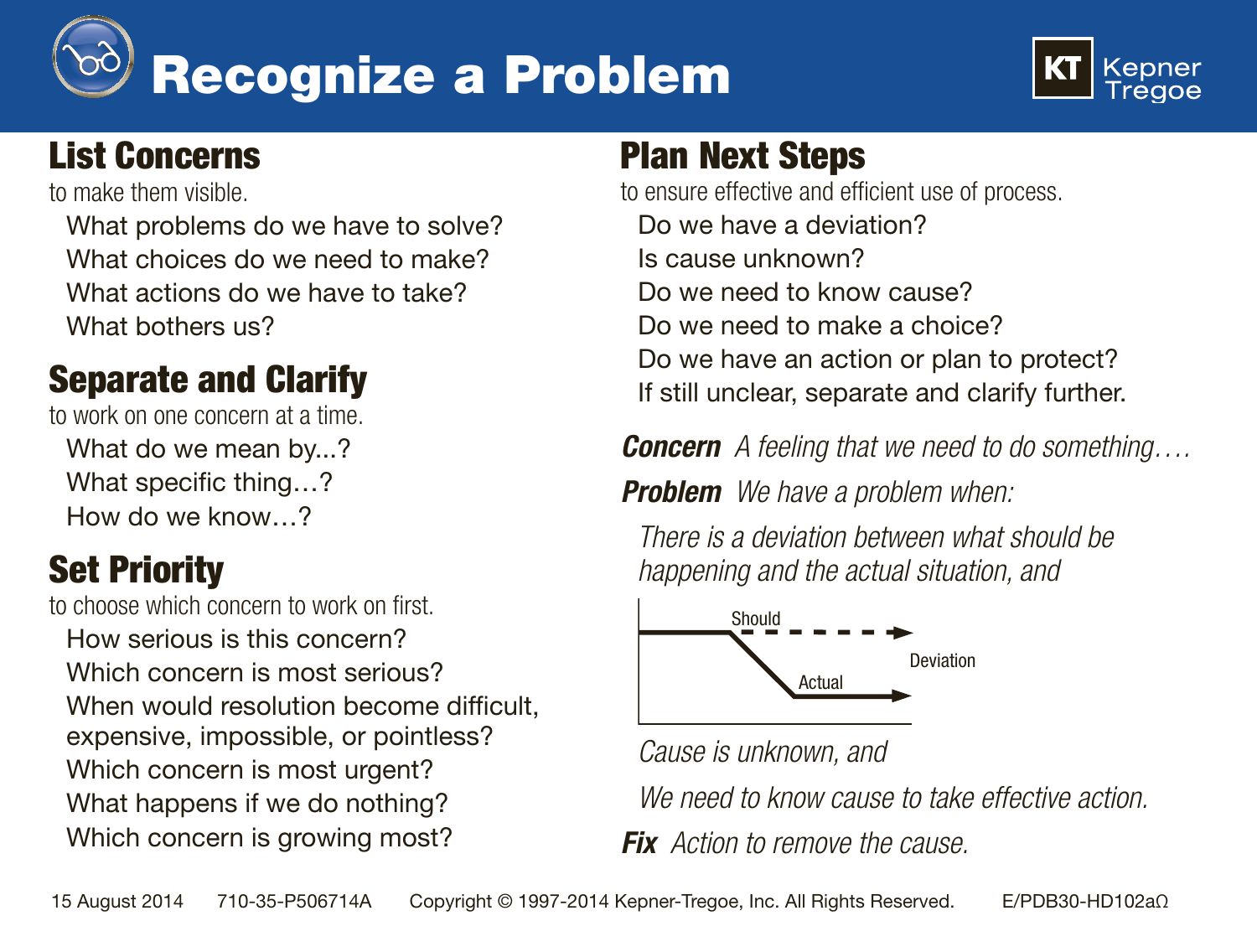



# Describe the Problem

#### State the Problem

to help stay on track.

What thing or group of things (object) has the problem?

What problem (defect) does it have?

### Specify the Problem

to get a full, accurate description of the problem. (See the IS and IS NOT questions on the back.)

# Develop Possible Causes

#### from Knowledge and Experience, or… from Differences and Changes

to create statements for testing against the facts.

What is different, odd, unusual, or distinctive about each IS compared to each IS NOT? What else 2

What has changed in, on, around, or about each Difference? (Include the date and time of each Change.) What else…?

How could these Differences and Changes have caused the problem?

## Prove the True Cause Test Possible Causes

to eliminate causes that do not make sense.

If is the cause of . how does it explain both the IS and the IS NOT?

#### Identify the Most Probable Cause

to pick the possible cause to verify first. Which of the possible causes is the most

believable?

### Verify the True Cause

to avoid unnecessary fixes.

To identify steps to take, use:

Facts—How can we check the assumptions? Observation—How can we look at the cause? Research—How can we experiment to test this cause?

Results—How can we try our fix to see if it works?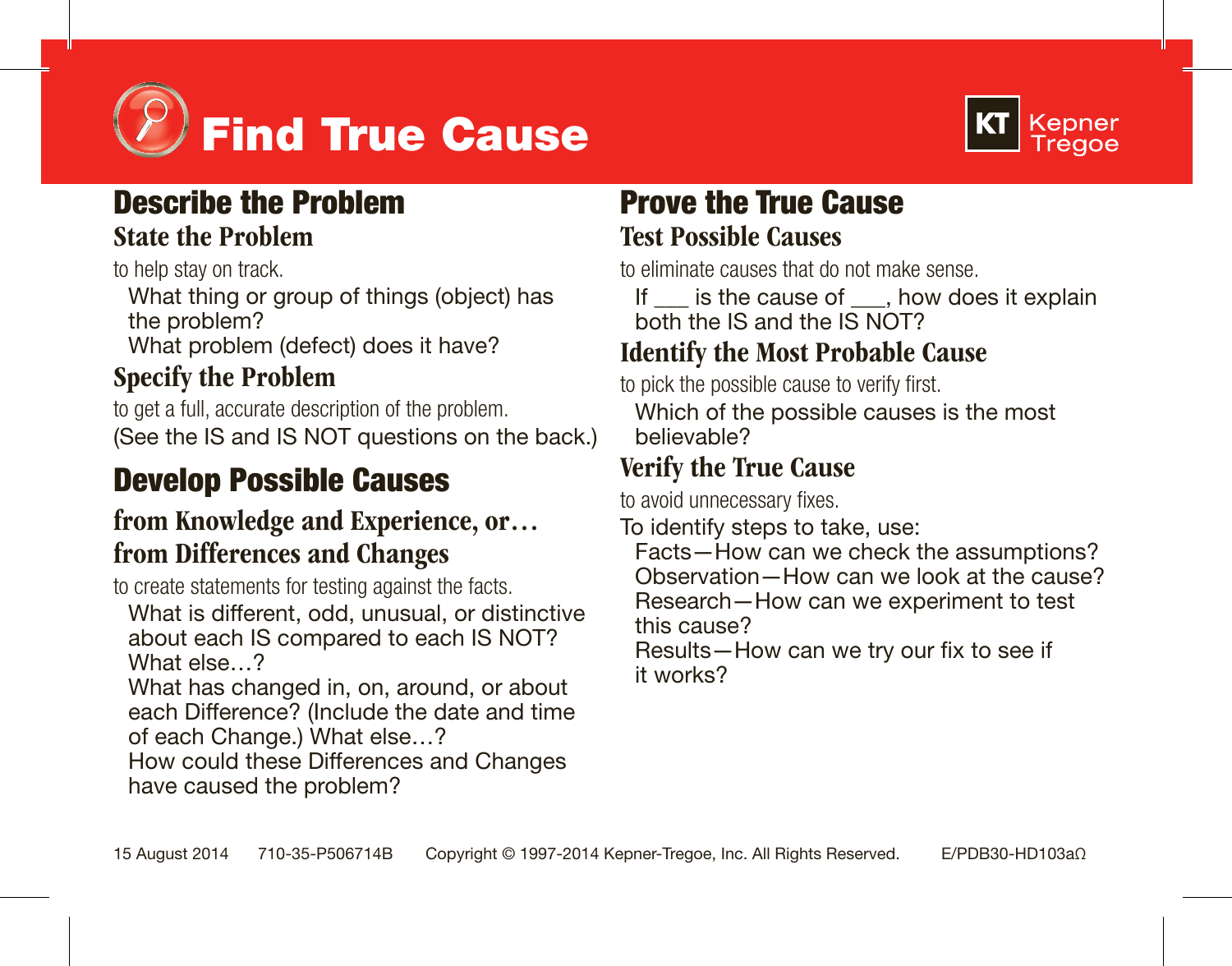

|             | IS                                                                                                                                                                                                                             | IS NOT                                                                                                                                                                                                                                                                                            |
|-------------|--------------------------------------------------------------------------------------------------------------------------------------------------------------------------------------------------------------------------------|---------------------------------------------------------------------------------------------------------------------------------------------------------------------------------------------------------------------------------------------------------------------------------------------------|
| WHAT        | What thing or group of things is<br>having the <i>problem</i> ?<br>What is wrong with it or them?                                                                                                                              | What thing or group of things could be<br>having the problem, but is not?<br>What could be wrong with it or them, but<br>is not?                                                                                                                                                                  |
|             | <b>WHERE</b> Where, geographically, is the thing when<br>the <i>problem</i> is noticed?<br>Where is the <i>problem</i> located on<br>the thing?                                                                                | Where could the thing be when the problem<br>is noticed, but is not?<br>Where could the problem be located on the<br>thing, but is not?                                                                                                                                                           |
| <b>WHEN</b> | When was the problem first noticed?<br>(date, time)<br>When has the problem been noticed<br>since then? (date, time) Any pattern?<br>When, in the history or life cycle of<br>the thing, was the problem first<br>noticed?     | When could the <i>problem</i> have been first<br>noticed, but was not? (date, time)<br>When could the <i>problem</i> have been noticed<br>since then, but was not? (date, time)<br>When, in the history or life cycle of the thing,<br>could the problem have been first noticed,<br>but was not? |
|             | <b>EXTENT</b> How many units of the thing have<br>the problem?<br>What is the size of a single defect?<br>How many flaws or defects are on<br>any one unit?<br>What is the trend? (in the object?)<br>(in the <i>defect</i> ?) | How many units of the thing could have the<br>problem, but do not?<br>What other size could a <i>defect</i> be, but is not?<br>How many flaws or <i>defects</i> could be on<br>any one unit, but are not?<br>What could the trend be, but is not?                                                 |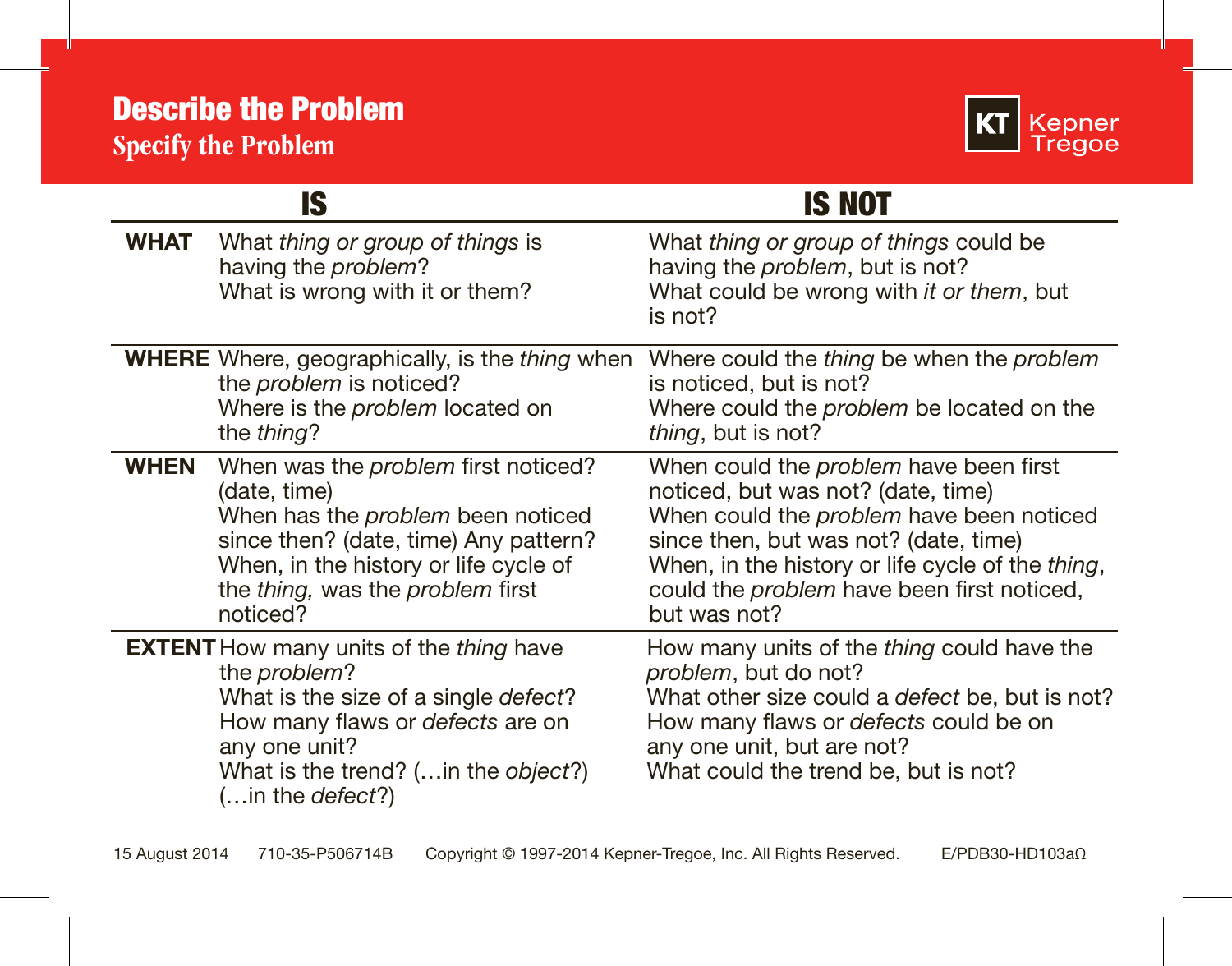



#### Consider Objectives State the Decision

to keep decision makers on track.

What choice do we need to make? What are we trying to do? (Include choice word, result, and key modifiers.)

#### Develop Objectives

to help evaluate alternatives fairly.

What results do we want?

What resources should we use or save? What restrictions do we have?

(Law, regulation, policy….)

#### Classify Objectives into MUSTs or WANTs

to be clear about what is mandatory and what is desired.

Is this objective:

Mandatory (required)?

Measurable (set limit)?

Realistic (can the limit be met)?

Yes to all three equals a MUST.

All others are WANTs.

Identify the most important WANT objectives.

### Consider Alternatives Develop Alternatives

to expand the number of choices and increase the chances of picking a winner.

What choices do we have?

How would we meet our most important objectives?

#### Evaluate the Alternatives

to compare performance of possible choices.

How well does each alternative satisfy the objectives?

Is this MUST satisfied by each alternative? How is this WANT satisfied by each alternative? Which alternative performs best against this WANT?

#### Consider Risks Identify Risks

to understand the risk of choosing an alternative.

If we choose this alternative, what could go wrong?

# Make Decision

to commit to a choice.

Are we willing to accept the risk(s) to gain the benefits of this choice?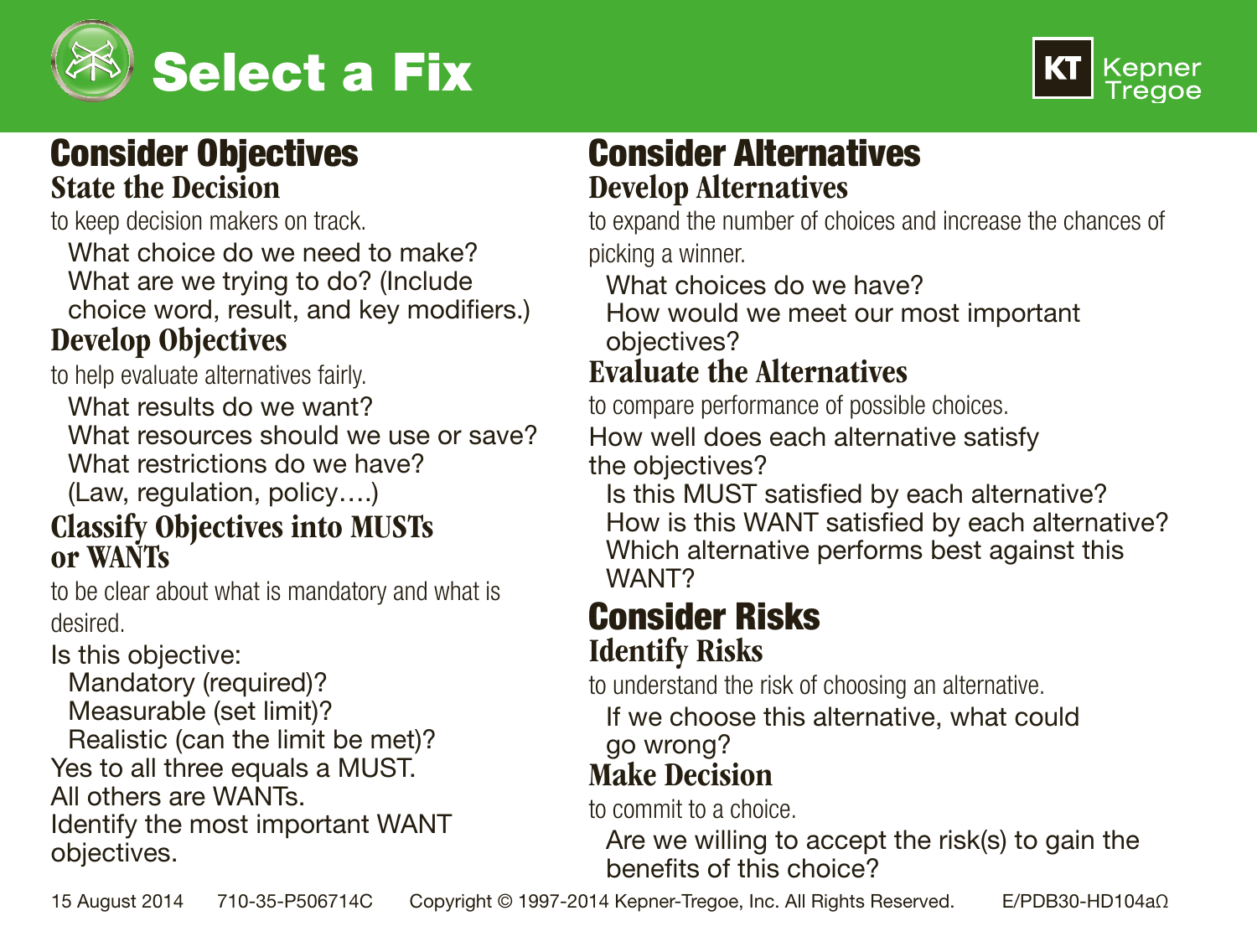



# Identify Potential Problems

#### State the Action

to make what we will do clear and visible.

What do we need to do? What fix do we need to make?

### List Potential Problems

to anticipate and prepare for future problems. If we do this, what could go wrong? What problems could this fix cause?

# Identify Likely Causes

to help prevent or reduce the threat. What could cause this potential problem? What else 2

# Take Preventive Action

to reduce the chances of the likely cause occurring. What can we do to prevent this likely cause from happening? How can we make this likely cause less likely?

### Plan Contingent Action and **Set Triggers**

#### Plan Contingent Action and...

to limit the damage if something does go wrong. What will we do if the potential problem happens anyway? What will minimize the effects if this happens?

## Set Triggers

to start the contingent action at the proper time. How will we know the potential problem has occurred?

What will cause the contingent action to start?